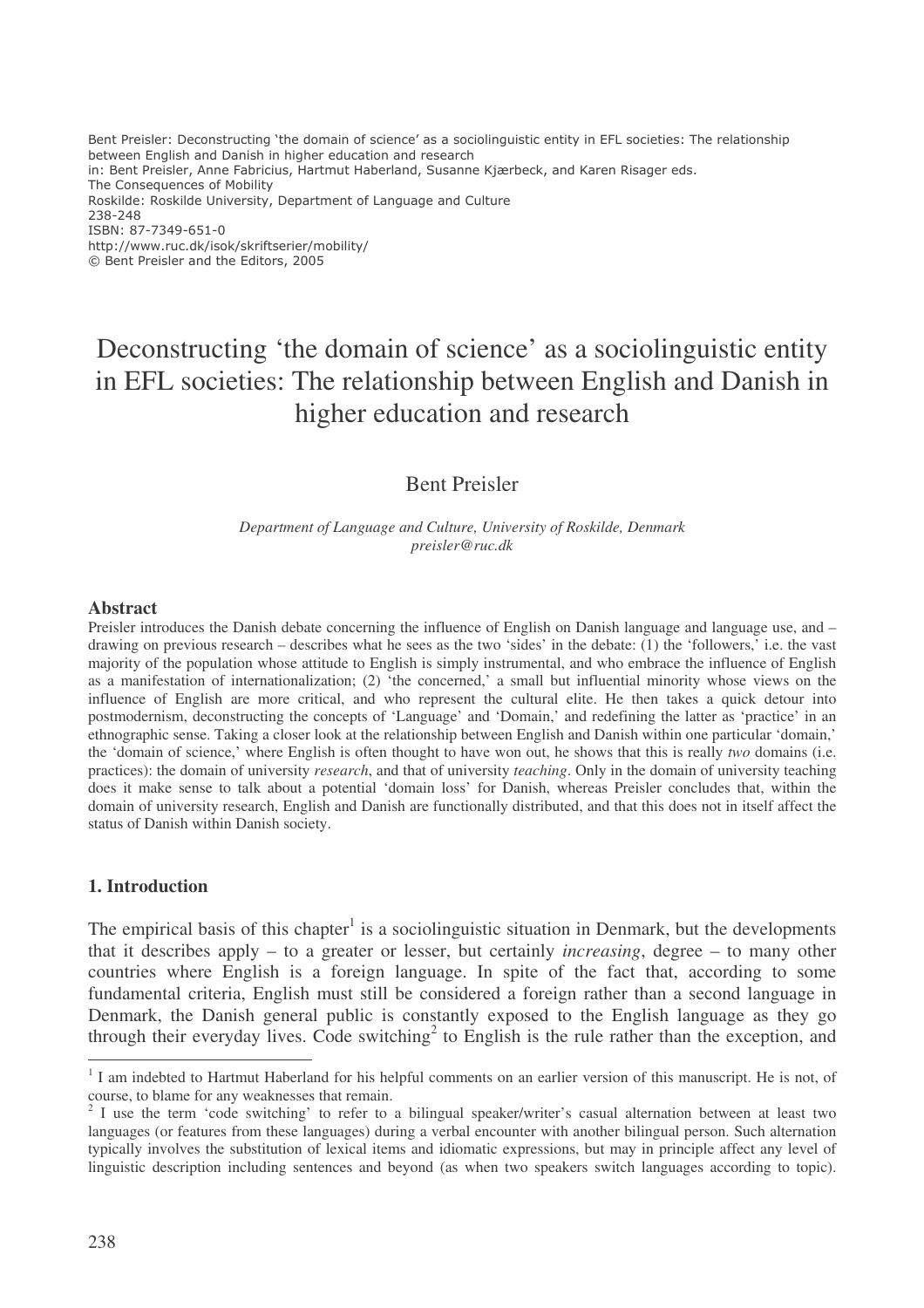words and messages in English abound everywhere: on the job, in leisure time activities, on the street, in the supermarket, on the Internet, in the printed media and on radio and TV. The English language has become the symbol of globalization. However, in the wake of increasing internationalization in trade, politics, education and mass culture follows a corresponding tendency toward *localization*, with a growing interest in the values of the local society, in regional and national characteristics, and in one of the most important symbols of modern nationhood, the national language. It is hardly surprising, therefore, that the growing presence of the English language in Denmark has given rise to a public debate – as it has in other English-as-a-Foreign-Language (EFL) countries – on the possible consequences of the influence of English, and on the relevance of introducing language policies to protect (or 'strengthen') the national language. The Danish language debate is introduced in section 2 below. In Section 3, I describe the majority in the debate, the 'followers,' to whom the English language is merely a useful instrument of international communication, and who therefore do not see the increase in the use of English in Danish society as in any way problematic. The most voluble 'followers' are the representatives of the export industry and international big business. In Section 4, I discuss the more critical views of 'the concerned,' a small but influential cultural elite made up of teachers of Danish at various levels, newspaper editors, writers and other groups with a purist attitude toward the Danish language. I then take a closer look at the relationship between English and Danish within the 'domain of science,' deconstructing the concepts of 'Language' (Section 5) and 'Domain' (Section 6), and redefining the 'domain' as a 'community of practice.' I argue that the 'domain of science' consists of (at least) two separate domains, i.e. the domain of university *research*, where English and Danish are functionally distributed according to the ethnic composition of research networks within this domain (Section 7); and the domain of university *teaching* (Section 8), where official language policies stipulating the use of English, to facilitate international cooperation and exchange, are increasingly being superimposed on entire educational programs, affecting the long-term status of Danish as a language viable for use in the formal transmission of knowledge (Section 9).

#### **2. The language debate in Denmark**

In 1998, concern for the national language had reached a level that induced the Danish Language Council to arrange a conference in Copenhagen on the growing influence of English on Danish.<sup>3</sup> The main worry was the host of English loan words that were making their way into the Danish vocabulary, but also the status of the Danish language as such, in terms of its continued ability to function across the whole range of public domains characteristic of a nation.

As in other European countries – France, for example – most of those who expressed concern for the national language were representatives of the cultural and educational elite. My own large-scale investigation into attitudes toward English in the general population, published in Danish (Preisler, 1999a), shows that the English language is highly prestigious in Denmark, as is a degree of Danish-English bilingualism in the individual. English is seen primarily as a key to participation in the internationalization process. If we were to characterize briefly the attitude of the average Dane toward the influence of the English language in Denmark, we could do so with reference to a particular contribution to the Danish language-policy debate, an article written by Erik Hansen, Iver Kjær and Jørn Lund (2000), entitled 'Styrk sproget' ('strengthen the language'). Here we find a list of attitude

Many loan words and other borrowings are introduced into the target language via the process of code switching, and my definition of code switching includes the use of words whose official loan-word status is so recent as to be less than completely consolidated in the minds of ordinary speakers.

<sup>&</sup>lt;sup>3</sup> At 'Schæffergården,' on March 21, 1998.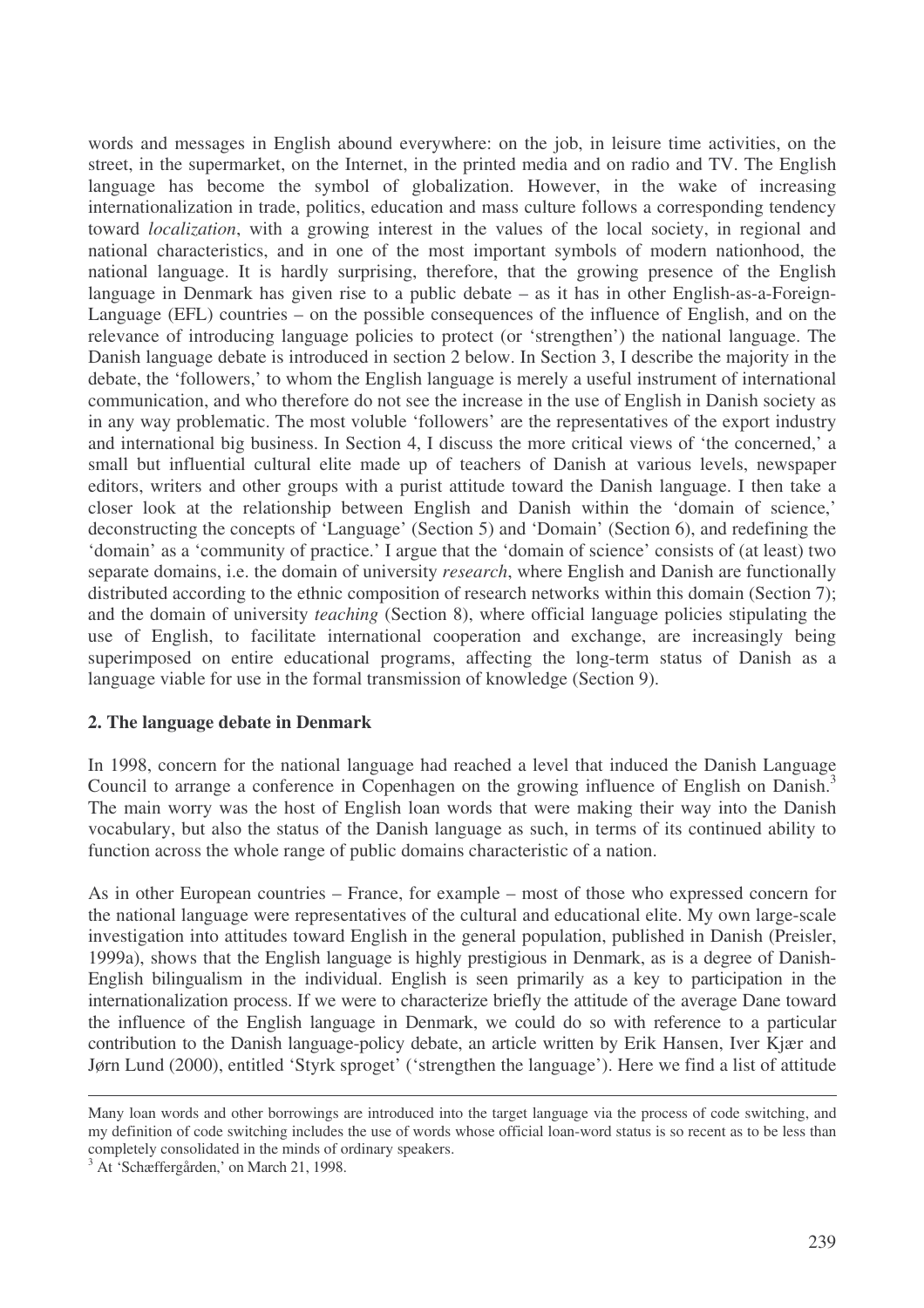stereotypes supposed to cover the whole range of typical reactions to the English language in Denmark: some Danes are *frightened*, some are in *doubt* as to how they should react, some are *unconcerned*, some are *ignorant* of any problem, some think they *have all the answers*, some are *followers* accepting the development uncritically, and some *oppose* it. My own investigation tends to place the average Dane among the 'followers.' They are described thus:

*Medløberen* synes, at vi skal ruste os til den nye sproglige verdensorden, lade være med at klynke og sørge for at placere engelsk stærkere i skolen og uddannelserne, ja helst introducere det i børnehaveklassen og vuggestuerne. At sprog er andet end kommunikation, er ikke gået op for medløberen (Hansen et al., 2000).

'The follower thinks we should prepare ourselves for the new linguistic world order, stop whining, and see to it that English is strengthened as a subject in the Danish schools and educational system, preferably introducing it into kindergarten and day nurseries. It has not occurred to the follower that language is more than communication.'

## **3. The 'followers'**

It is the attitude of the 'follower' that prompts the Danish business community and politicians to believe that schoolchildren cannot learn English early enough. Most recently the Danish parliament has decided that the teaching of EFL is now to start in the third grade, where previously English was introduced in the fourth grade. Although there is no evidence that this in itself will result in the children being more English proficient when they *leave* school than they are now at school leaving age, this does not worry the 'follower': to the 'follower,' the new law signals a readiness on the part of the government to meet the needs of the business community, which today also means the needs of internationalization.

And the 'followers' constitute a vast majority in Denmark: the high status of EFL as a school subject is based on the awareness that, in an internationalized world, Danes have to be able to communicate with non-Danes, and that the English language is the most widely used language of international communication. Though only one out of four Danes thinks the children should have as many hours of EFL in school as they have of Danish, my investigation shows that more than one third of all Danish adults would accept a suggestion that other classes besides English classes be conducted *in English*, e.g. geography classes.

The predominantly positive attitude toward the presence of English in Danish society was reflected in the following gradient from the same investigation (first presented in English in Preisler, 1999b): 4

#### *AGREE*

| $92\%$  |
|---------|
|         |
| $89\%$  |
|         |
| 69 $\%$ |
|         |

 $4$  For each statement the options were (1) 'I agree very much,' (2) 'I agree with some reservations,' (3) 'I disagree to some extent,' (4) 'I strongly disagree,' (5) 'I don't know.' The summary is a count of (1) and (2) lumped together.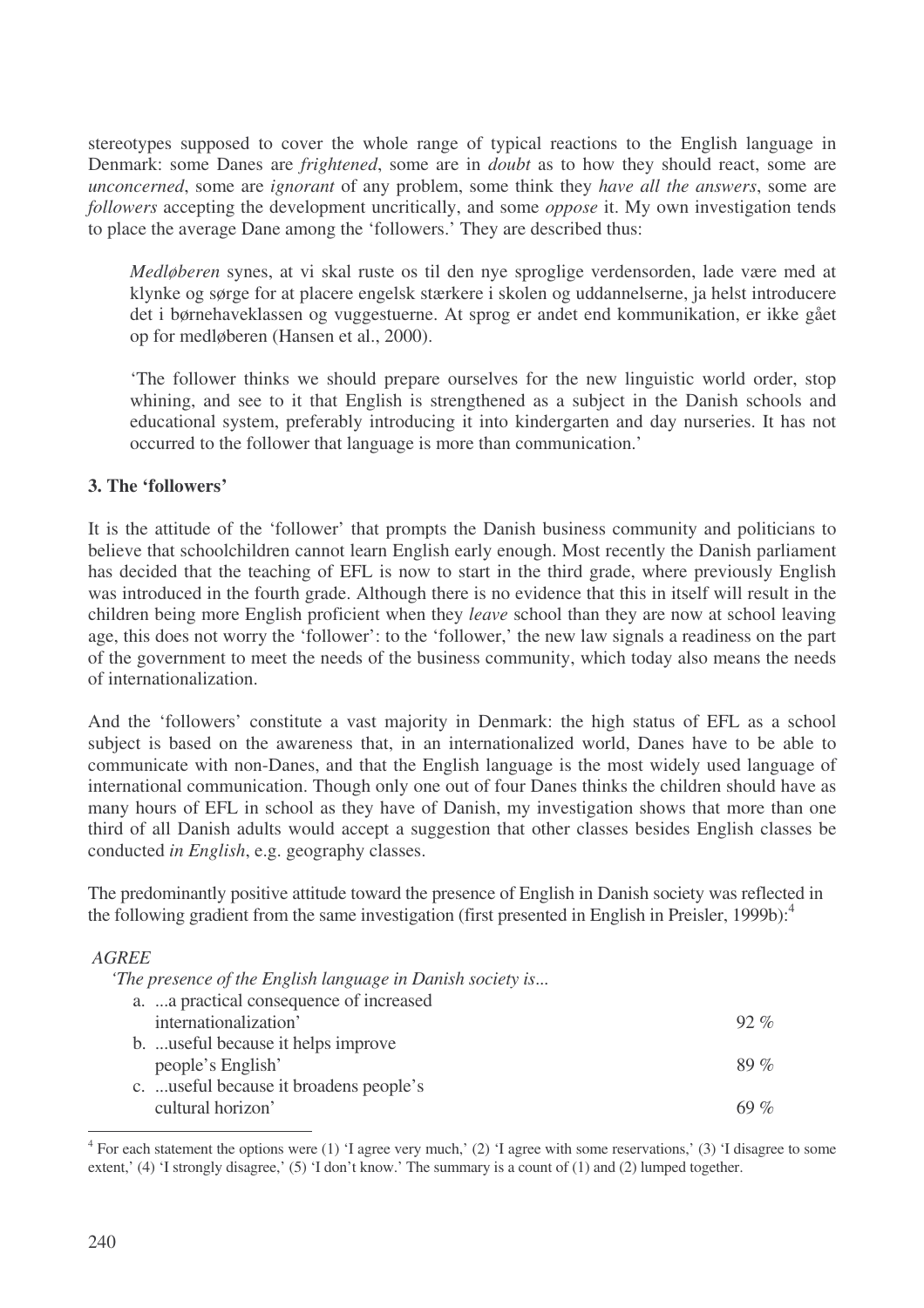| d. a threat to the Danish language'   | 26 %   |
|---------------------------------------|--------|
| e. a threat to Danish culture'        | 19 %   |
| f. a craze not to be taken seriously' | $16\%$ |

These figures confirm the predominant 'follower' attitude in the Danish population, with its huge emphasis on the *instrumental* functions of the English language, as the key to participation in the internationalization process, though more than two thirds of respondents also expected the presence of the English language in Danish society to 'broaden their cultural horizon.'

## **4. The concerned**

In Denmark, those expressing concern for the Danish language in the newspapers – e.g. in letters to the editor, or feature articles contributed by non-journalists (usually people with some professional interest in the language debate) are often representatives of the educational or cultural elite. It is hardly surprising to find, therefore, that the percentage of those who are, to a varying degree, worried about – or critical of – the influence of English tends to be a little higher among people with a postgraduate education than the rest. This group numbers 50 respondents out of a total of 856 respondents constituting a random sample of the Danish adult population.

For example, although Danes with a postgraduate education do not believe any more than the rest of the population that English constitutes a threat to Danish language or culture – and even do not differ significantly with regard to the percentage who agree that school subjects like geography should be taught in English – only 12 % of Danes with a postgraduate education agree that EFL should be given the same numbers of hours in the schools as (mother-tongue) Danish, against 29 % in the rest of the population ( $p < 0.05$ ).

Looking at people's attitudes toward the use of English in texts targeted at the Danish public, e.g. ads and commercials, we find that, whereas the average Dane is either 'indifferent' or thinks it makes the text 'exciting' to read/listen to, Danes with a postgraduate education find it much less 'exciting,' in fact almost one third of respondents with a postgraduate education find the use of English in such texts 'affected,' a category which in the rest of the population is picked only by one out of ten  $(p < 0.05)$ .

Language attitudes can also be expressed more subtly. Most Danes believe that 'the use of English (in Denmark) reflects the need for a world language.' However, of those with a postgraduate education, 53 % choose the category 'influence from the USA' to explain the use of English in Denmark, against only 36 % in the rest of the population ( $p < 0.1$ ). Asked whether they would like to *live* in the USA, they tend to give a negative answer more often than the average for the population,<sup>5</sup> and so the impression remains that Danes with a postgraduate education are slightly more critical of the English influence than the rest.

Conversely, one might try to measure the relative importance of value symbols associated with *Danish* language and/or culture. This was the aim behind the statement, in the questionnaire, that 'it is important that Danish authors be subsidized by the State.' Whereas 85 % of people with a

 $<sup>5</sup>$  This is a tendency only – the percentage difference is not statistically significant.</sup>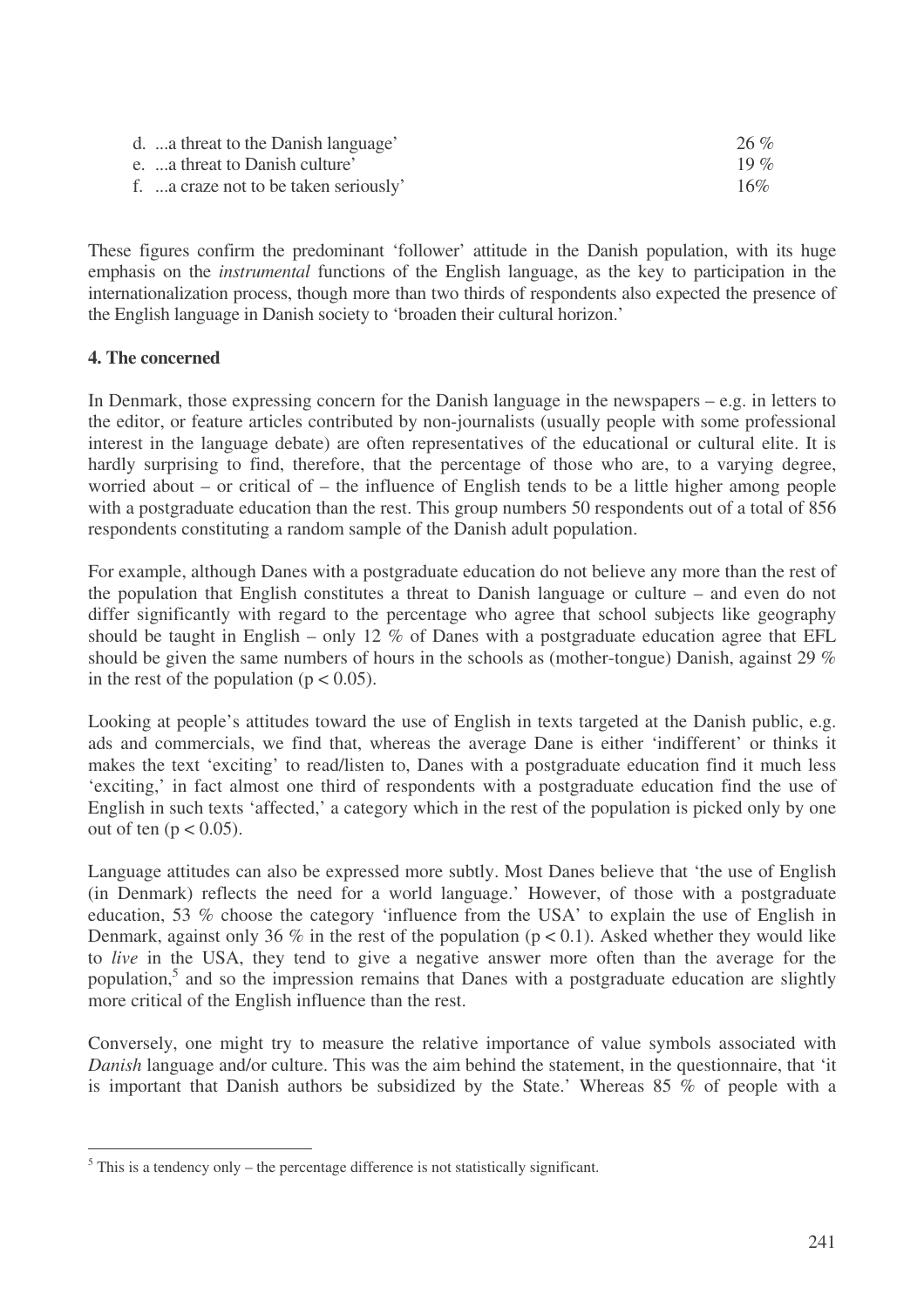postgraduate education expressed (varying degrees of) agreement, rather than disagreement, with this claim, the corresponding figure for the rest of the respondents was only 59 % ( $p < 0.01$ ).

All in all, people with a postgraduate education – the educational and cultural elite – appear to be 'followers' to a slightly *lesser* extent than the rest of the Danish population, and of course, all things considered, finding a somewhat more reflective attitude on the part of precisely this group could hardly be unexpected. Some of these distinguished individuals may even have invested part of their professional prestige in mastering the written norm of Standard Danish, be they university teachers, newspaper editors, writers, government administrators, attorneys, or whatever. This would perhaps tend to make them particularly wary of the impact of English on Danish, which they might see – not as a threat to the Danish language as such but – as a potential threat to this particular norm, hence to their own professional identity. Their very professions guarantee them a disproportionate amount of space in the public media, which is why some of them have been moderately successful in catching the attention of Danish politicians, of whom they demand a language policy (which Denmark has never had before).

What are they worried about? Well, some of them still believe the influence from English constitutes a process of – not just change but – deterioration of the Danish language code. This fear is as persistent as it is absurd, though the debate seems to have put it to rest for the moment. The prevailing attitude now seems to be that the vitality of a language depends precisely on its ability to integrate and absorb input from other languages.

The other worry, real or imagined, is the possibility that the Danish language will lose some of its functional domains to English. Corporate business, advertising, transport, information technology and youth culture are among the internationalized domains frequently mentioned as being in the danger zone. They also include higher education and scientific/scholarly research. 'Domain loss,' too, leads to a qualitative, not just a quantitative, reduction of the language: a language cannot develop its vocabulary in domains where it is not used. If English were the only language used in higher education and research, this would seriously impair the function of Danish as a vehicle of new scientific and scholarly knowledge.

## **5. Deconstructing 'The Language'**

I was recently a member of an ad hoc committee appointed by the Danish Rectors' Conference for the purpose of producing a proposal for a Danish language policy for the universities. In the following I'll deal with some of the issues discussed in the committee's report, but before going any further, let's look a little more closely at (1) the concept of 'language,' and (2) the concept of language 'domain.'

Initially, it is important to remember that the abstractions we make when we discuss complicated issues have only one purpose: to make things look simpler than they are. Thus, in our minds, the Language (with a capital L) acquires a life of its own which has no objective reality. According to the metaphors we use about the Language, it is a physical object, which we would like to preserve unchanged, but which will 'deteriorate' if we do not 'protect' it. Or the Language is a belligerent power, which can 'win' or 'lose' domains.

However, in the real world there are only the *users* of a language, diverse as they are in respect of linguistic competence and attitudes toward their own language and that of others; and the actual *use*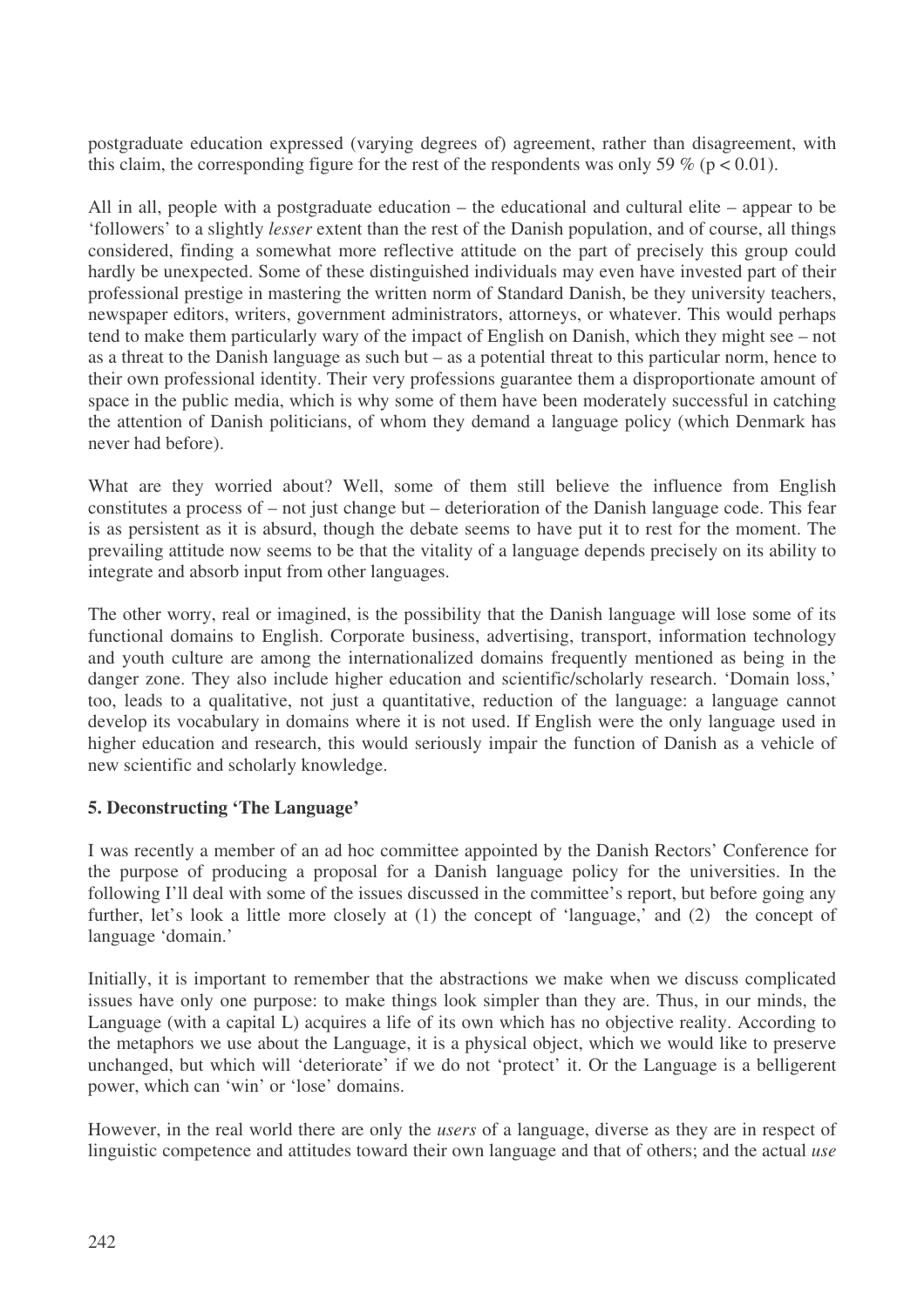of the language in concrete situations, i.e. the (written and spoken) *texts* of the language, which are as multitudinous and diverse. The Language (with a capital L) is a construct whose 'objective' existence is limited to the dictionary and the grammar book, and even here it represents an arbitrary choice among many possible related models.

Deconstructing the Language in this way (to use postmodernist terminology), we realize that – whereas it does not really make sense to say that the Language can deteriorate, there is nothing illogical in claiming that the *linguistic competence of users* of the language can deteriorate. On the contrary, it is a well-known fact that linguistic competence which is not exercised on a regular basis will deteriorate. This is true whether we are talking about people who, leaving the region where they grew up, forget the dialect of their childhood, or people who can no longer speak French, which they learned in school, because they did not have enough opportunities to practice it *after* they left school. In other words, if Danish scientists and scholars were to use *only* English in their research and research environments, for years, this would affect their ability to convey their research results in comprehensible, precise and idiomatic Danish. To the extent that Danish researchers *conceptualize* in English, to the exclusion of Danish, their ability to communicate their achievements to the Danish public, e.g. in the form of textbooks suitable for different levels of the Danish school system, will be impaired.

## **6. Deconstructing the 'Domain' concept**

As to the concept of 'domain loss,' the worst-case scenario is that more and more internationalized domains in the public sphere might be 'lost' in favor of the English language, which would turn Danish into the low-status language of a diglossic society, spoken only at home and in informal situations among family and friends. However, the domain concept, too, could do with a little deconstruction before we can employ it in a language-policy discussion. Joshua Fishman (1972) originally distinguished, with Greenfield, five domains: family, friendship, religion, work and education. According to Fishman,

Domains are defined … in terms of *institutional contexts* or *socio-ecological co-occurrences*. They attempt to designate the *major clusters of interaction situations that occur in particular multilingual settings*. Domains enable us to understand that *language choice* and *topic*, appropriate though they may be for analyses of individual behavior at the level of face-to-face verbal encounters, are … related to widespread socio-cultural norms and expectations (1972:19; Fishman's italics).

Fishman's definition stresses the 'co-occurrences' and 'major clusters' of interaction situations that enable us to identify a domain, and I would agree that in terms of a *structural* description, there would often be a high degree of correlation between a cluster of 'congruent situations' (1972:22) and language choice and topic (though, at the level of generality where only five societal domains are distinguished, the relationship between socio-cultural norms and expectations, on the one hand, and the language choice and topics of individual speech encounters, on the other, must be very indirect indeed). However, when it comes to investigating a concept such as 'domain loss,' in relation to the influence of English on EFL societies, a structural description is not particularly useful or interesting. The problem is that even though particular clusters of 'congruent situations' may be *characterized* by particular language choices, these language choices are not necessarily related to any (or the same) 'widespread socio-cultural norms and expectations.' In fact, as I will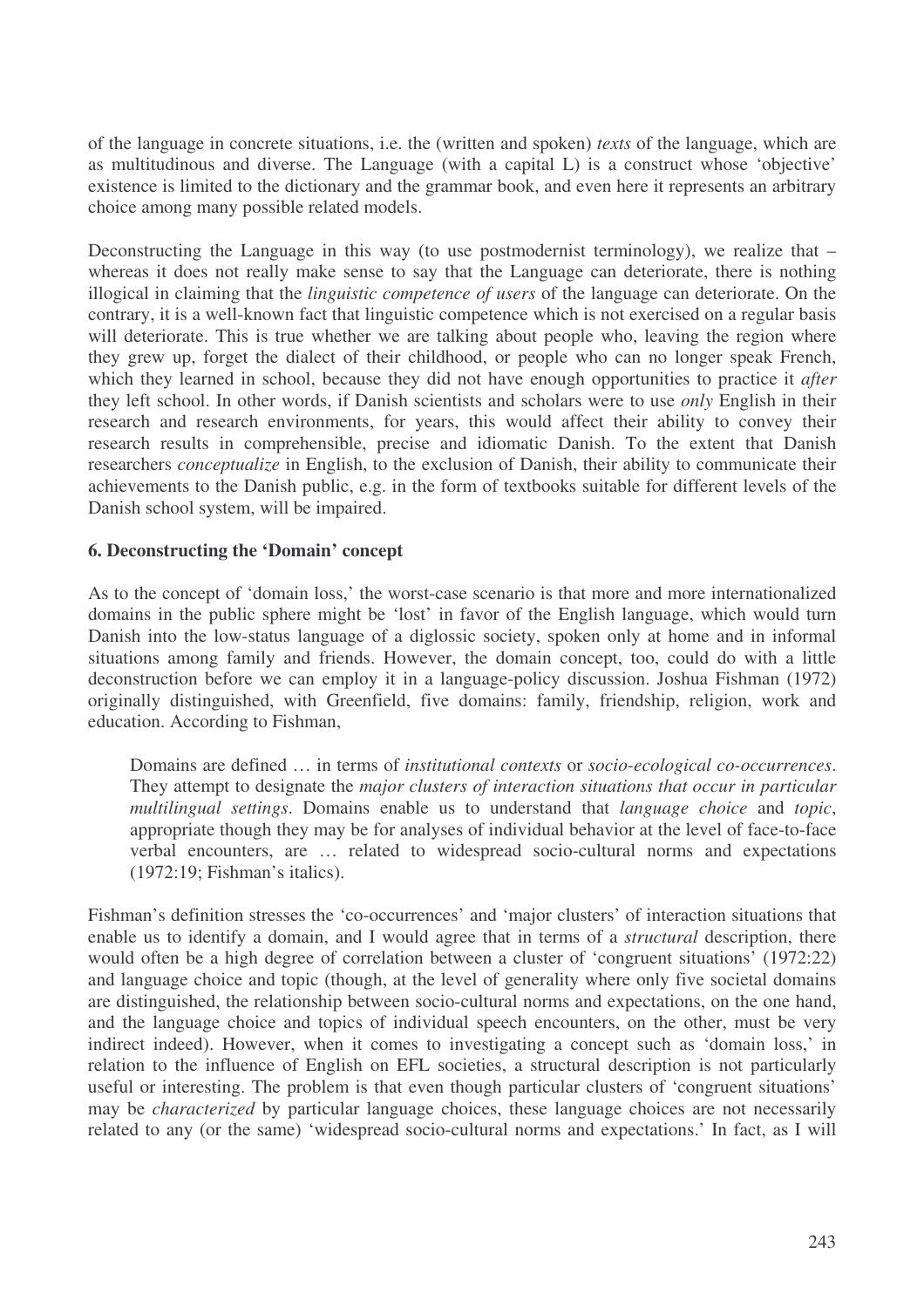point out in the following, they may be related to particular *patterns of linguistic competence* at the level of individual verbal encounters.'

According to my own definition, a domain is an area of social practice that can be identified on the basis of the nature and special characteristics of the practice, its localization in time and place, and its domain-specific role relationships.

# **7. The 'Domain of Science'**

Delimiting relevant domains is obviously difficult. For example, in a recent survey of the status of the Danish language by Pia Jarvad (2001), higher education and research are lumped together as the domain of 'science,' and Jarvad claims that English has already taken over as the language of this domain (2001:19). Yet it emerges that it is only in the natural sciences that publications in English predominate. In the social sciences only between one third and half of the research is published in English, and English is even less prominent in the published research of the humanities and other areas where the object of study frequently involves Danish language and culture.

My own field happens to be the *English* language. But even English-scholars recognize that as a university subject in Denmark, the study of English is invariably influenced by its Danish EFL context. Among other things, this means that some research on English language and literature is published in Danish. In rare cases, Danish research on the English language may even be published in a third language, as when two years ago an article of mine, on the influence of English on Danish, appeared in German (Preisler, 2001). Courses are taught in English – so as to strengthen the students' English proficiency – though Danish is used in Danish-English and English-Danish translation. Student project groups are supervised in English, but the group will hardly continue speaking English after their supervisor has left the meeting. Of course, if even one member of the group is non-Danish, the language will be English throughout.

Communication between Danish researchers in the field of English is in Danish, not English. For example, researchers in the field of English from Danish universities hold an annual conference to discuss developments in the field. At the plenary sessions of this conference, the language spoken is Danish, because all tenured foreign personnel are expected to at least be able to *understand* Danish. The foreigners' own contributions may be in English, but the responses are often in Danish, and the discussion tends to quickly slip back into Danish. In the bar in the evening, on the other hand, where conversation takes place in small groups, the language, typically, will be English if even one person in the group is less fluent in Danish than in English.

Ordinarily at work, when a few Danish English-scholars hold an informal meeting, or email each other, the language is Danish regardless of the topic. If a person joins the conversation who is not fluent in Danish, they will switch to English.<sup>6</sup> If the mother tongue of one of these colleagues is English, though he or she speaks Danish fluently, the topic will determine the choice of language: If the topic relates to the content of their teaching or research, the language will be English. However, if the topic is some administrative matter which relates specifically to Danish universities or the Danish educational system, the language will automatically be Danish.

<sup>6</sup> I use the word *switch* here in a non-technical sense, i.e. this phenomenon is not '*code* switching.'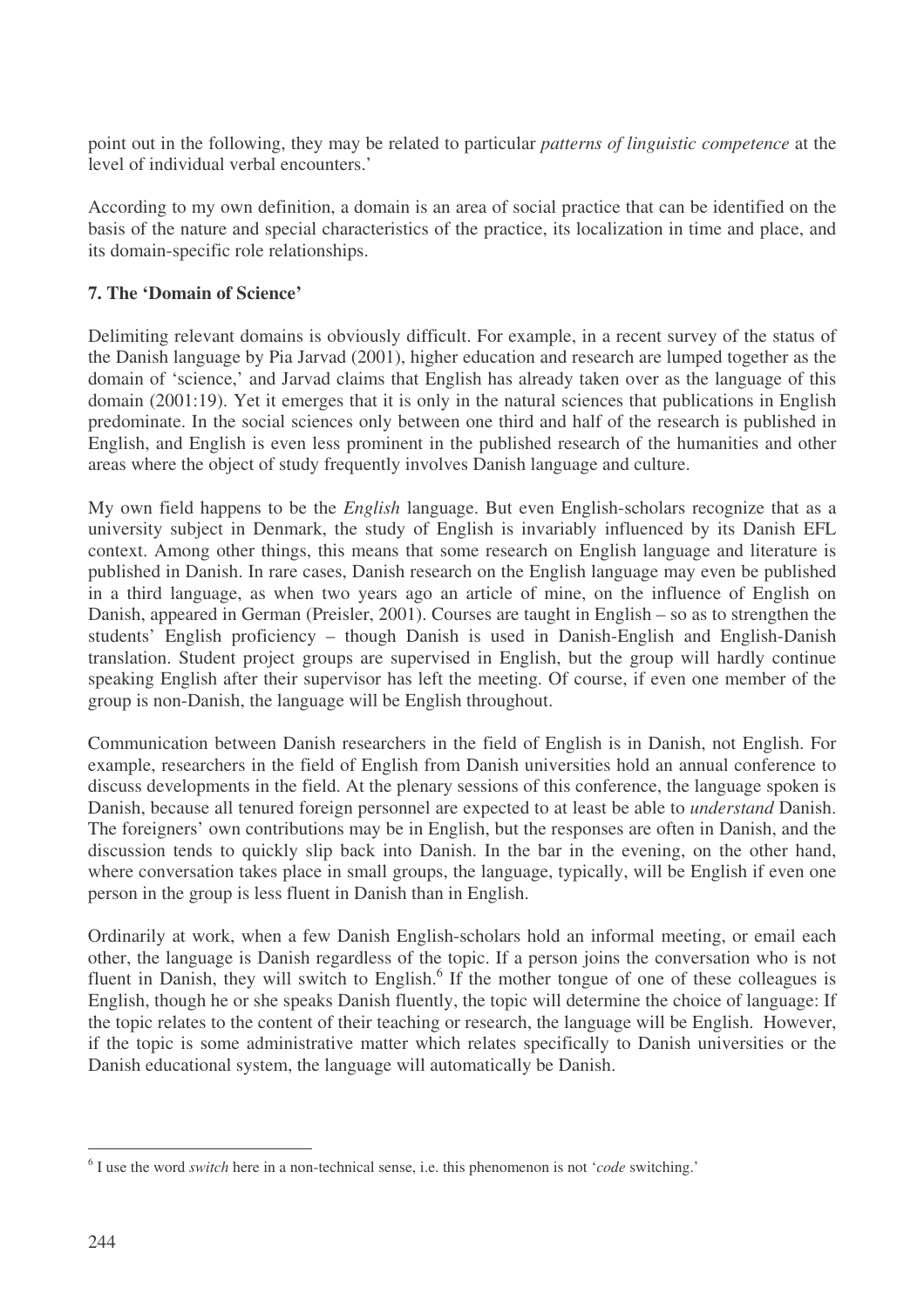In other words, the choice of language does not, even in the English Department, follow as a matter of course. And I have no doubt that the choice of language is at least as complex in the other scholarly and scientific branches of the university. The debate on the 'invasion' of English in internationalized domains has been dominated by a one-to-one perception of the relationship between domain and language, according to which the two languages cannot coexist peacefully within the same domain. Once a domain has been 'conquered' by English, this means that the domain itself defines the choice of language – the domain will *by convention* require that its practices be conducted in English.

However, it is not the domain as such that requires the choice of English in the research environment. Rather, the choice of language is determined by the relationship between participants in the social networks existing within this environment: If all the members of a network have Danish as their mother tongue or are expected to know Danish, then – everything else being equal – they will speak or write with each other in Danish. How many technical terms in English slip into the Danish discourse is, of course, irrelevant. Such code switching to English does not constitute speaking or writing 'in English' (on the contrary, the use of English words and expressions in the Danish scientific register may be a manifestation of the continued, spontaneous renewal of the 'language of science' that a Danish language policy would seek to ensure, comparable to the way the language of science used to seamlessly absorb German, French and Latin elements in earlier periods of the history of Danish). If one or more of the actual or potential participants in the communication cannot be expected to know Danish – including the readership of an international scientific or scholarly journal – the language chosen will be one that the majority of participants would be familiar with, usually English. If the participants have different mother tongues, while in fact mastering each other's languages, the factor determining which language will be chosen could be e.g. the topic, the situational context and/or the relationship between participants.

#### **8. University teaching and the (required) use of English**

The domain of university research, as we saw, is characterized by its many international social networks, i.e. many networks employing English as a lingua franca. In this, it is not essentially different from most internationalized domains. For example, although in the domain of corporate business English is often the declared 'corporate language' of corporations in Denmark, it is – according to Jarvad (2001) – a myth that English is the only language spoken or written in these corporations. The choice of language depends on the nature of social networks and communicative situations. Even in the domain of advertising, the frequent use of English depends on the individual product and expected target group.

In fact, there are few domains in Danish society where convention or an explicit rule dictates that all communication be in English. I can think of only three. One is air traffic control: communication between cockpit and control tower has to be in English, regardless of whether both pilot and controller are mother-tongue speakers of Danish. Another is rock music: certain genres require lyrics in English, even if both band and audience are Danish. The third is so closely related to university research that most people (including many scholars) do not distinguish between them in discussions of language policy. This is the domain of higher education – more specifically, those educational programs where study regulations specify that the language of instruction is English, regardless of students' mother tongue.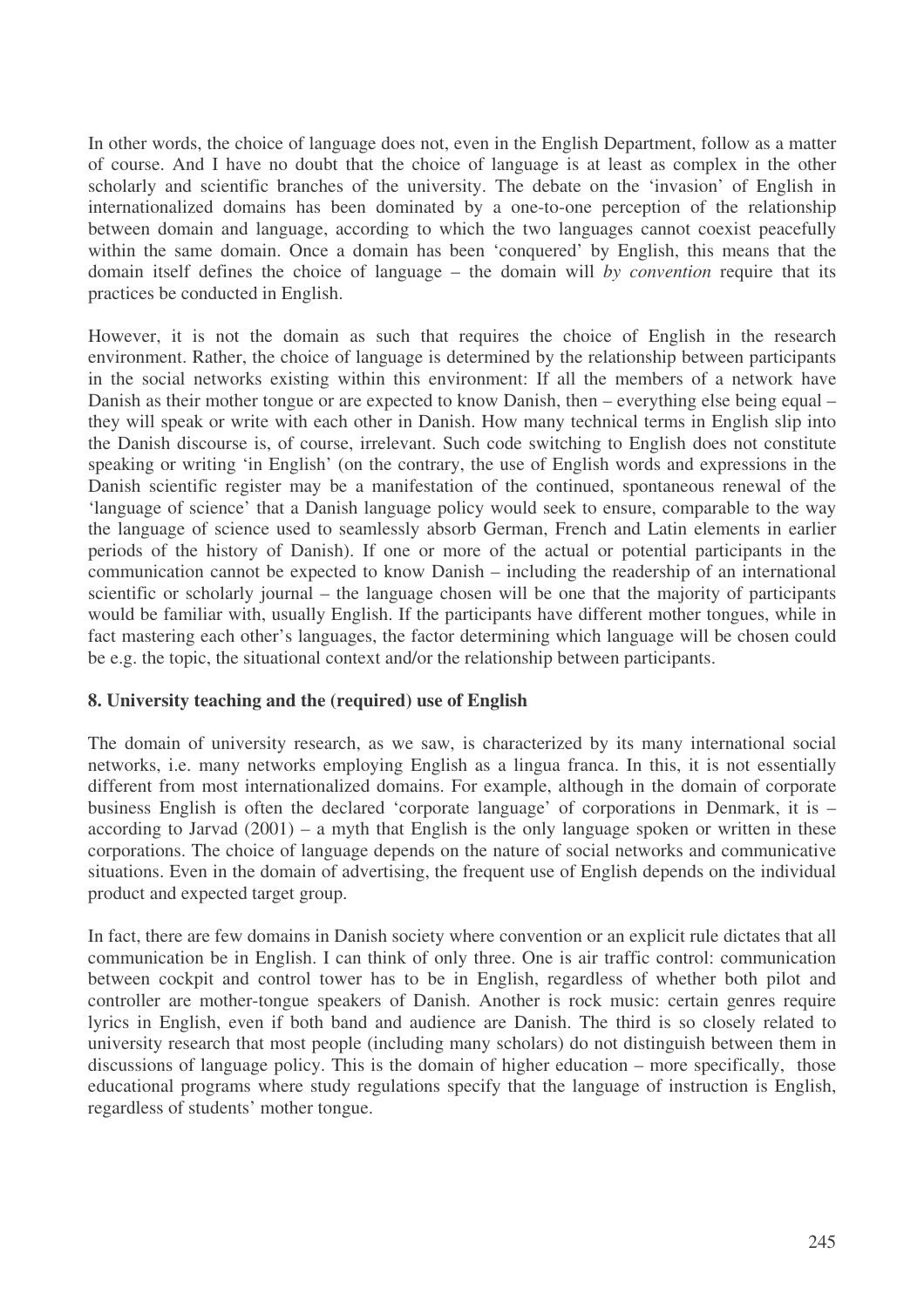It is in the domain of internationalized education – particularly higher education – that stipulations to the effect that the language of instruction be English could turn out to be a problem, affecting the status of the national language. The pressure on institutions of higher education to create educational programs in English is tremendous. The reason being, of course, that no university can participate in the international exchange of students and teachers without offering at least some of its educational components in a language that exchange students and professors can be expected to know. However, to the extent that the English language is institutionalized as the language of higher education, in Denmark, this will gradually create the impression that the Danish language is less well suited as the language of higher education, and as time passes this impression will eventually be correct. In turn, graduates who have received their education in the English language will unfortunately be less well suited for jobs and professions in Denmark. Not least because the quality of this education, too, could be impaired if Danish-mother-tongue professors of history, philosophy or literature were to teach only in the English language.

Educational programs completely in English *are* being introduced (1995, for instance, saw the establishment of a medical program taught completely in English). But even though there are now, necessarily, some restrictions on the use of Danish in an increasingly mobile academic community, it is still possible to ensure that Danish retain its status as a language of higher education in all fields. A minimal requirement is that at least some central components of each educational program be offered in a Danish as well as an English version. Unfortunately, my own experience on a language-policy committee (see above) dominated by university politicians is that this is precisely where the battle will have to be fought: to the extent that programs are offered in English, universities will be inclined to abandon the Danish version, because offering both is twice as expensive. Thus the fate of Danish as a language usable for higher education will depend on whether or not Danish politicians are willing to pay the price!

## **9. Conclusion: university research and the functional distribution of English and Danish**

I have argued that the language policy problems involved in university teaching and university research, respectively, are so different that 'higher education and research' should not be regarded as one domain in sociolinguistics, however informal the definition of 'domain.' Educational programs, apart from constituting distinctive social practices and role relationships, are defined within a national political context, with reference to national needs. The natural choice of language for teaching in Denmark, everything else being equal, is Danish, and so international student and teacher mobility is by definition a threat to the viability of Danish as the language of instruction in higher education. University research, on the other hand, knows of no national boundaries (at least not in a post-cold-war era), taking place in transnational networks within which the language of communication is negotiated among the participants themselves. This language, for historical reasons, will often be English. By the same token, research results have to be published in a language that an international target group can be expected to understand. It is hardly reasonable, therefore, to regard Danish researchers' internationally published research as representing a potential 'domain' for the Danish language, which has been 'lost' to English.

The domain of university research, in fact, constitutes an interface between the local and the international. In this interface there is a need for communicating locally with other Danish researchers and, not least, with the local society that finances the research, and which can expect in return to be able to both understand and use the research. And there is a need for international communication with scientists and scholars in other countries, to ensure that the quality of the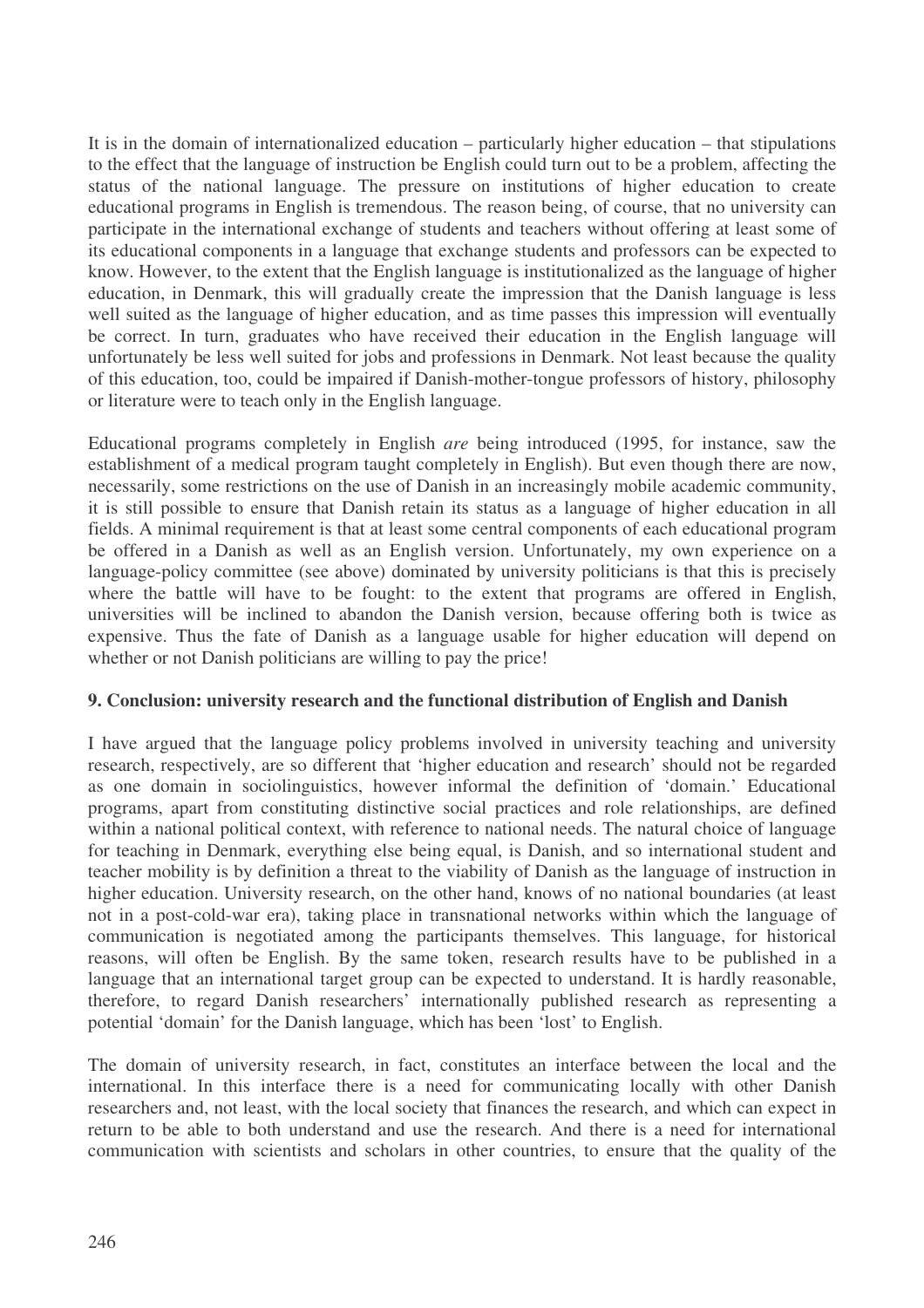research is second to none on a world scale. This makes for a natural division of labor between Danish and other languages (particularly English) in this domain, based on the endeavor to ensure optimal communication: Danish is likely to be the preferred language in local networks dominated by native speakers of Danish. English will be the preferred language, in Denmark, in transnational networks with a known, or potential, element of participants who do not know each other's mother tongues.

Language, as was implied at the beginning of this chapter, is more than communication, and the 'division of labor'between Danish and English is perhaps not as clear-cut in the real world as it is in theory. The English language is a value symbol in Denmark, associated with the practices of Anglo-American youth subcultures on the one hand, and the prestige of education and success on the other, cp. the distinction between 'English from Below' and 'English from Above' in Preisler (1999a, 1999b). It is quite possible that English is sometimes chosen mechanically for its symbolic value or even required by the university or department by way of signaling a policy of internationalization, regardless of whether the particular thesis or article is likely to be published internationally. The relationship between language of publication, on the part of the Danish researcher, and factors such as academic identity and target-group consciousness no doubt merits closer sociolinguistic scrutiny. However, the consequences of an 'unwarranted' choice of English – and its significance from the point of view of language policy – would seem to be limited. Research written in English which is not published internationally is unlikely to reach beyond a very narrow circle of Danish academics. Furthermore, as the *overt* justification for writing an academic report in English inevitably rests on communicative criteria, anyway (i.e. English is chosen 'just in case' an international audience might exist), this means that the idea of the division of labor between Danish and English is present even here, and that the choice of English in such cases would not necessarily affect the *status* of Danish.

According to some, the 'division of labor' between Danish and English (i.e. the functional distribution of the two languages) within the field of research and research dissemination amounts to a diglossic situation: Danish is for 'home use,' whereas English represents the Danes' face to the world. However, in a typical diglossic society the choice of language is determined by the domain as such, and the high or low status of the domain rubs off on the *language*. Within the domain of scientific research, on the other hand, the choice of English, Danish or any other language is determined by the competence of the actual or expected members of the network. The status of the Danish language does not suffer from Danish researchers publishing their *international* articles in English, because – given the nature of the network – Danish is not an option. The status of Danish as a language of scholarship and science suffers only if Danish researchers neglect to publish locally-oriented research in Danish at the same time (for Danish journals, textbooks etc.) – including popularized research for the Danish general public – because this is where Danish can and should continue to develop its scientific and scholarly register. To a much greater extent than is the case today, scientific and scholarly research should be made accessible for different media aimed at a wide variety of local target groups. And not only should the flow of 'de-professionalized' information be stimulated in this way, for the benefit of non-specialist audiences. The interdisciplinary sharing of research results within the local research environments, too, constitutes a natural context for the use and further development of the national language.

#### **References**

Fishman, Joshua A. 1971. *Sociolinguistics: A brief introduction*. Rowley, Mass.: Newbury House.

Fishman, Joshua A. 1972. The Relationship between micro-and macro-sociolinguistics in the study of who speaks what language to whom and when, in: J. B. Pride and J. Holmes, eds. *Sociolinguistics*. Harmondsworth: Penguin. 15-32. Hansen, Erik, Iver Kjær and Jørn Lund 2000. Styrk sproget. *Nyt fra Sprognævnet* 2 (June), Copenhagen.